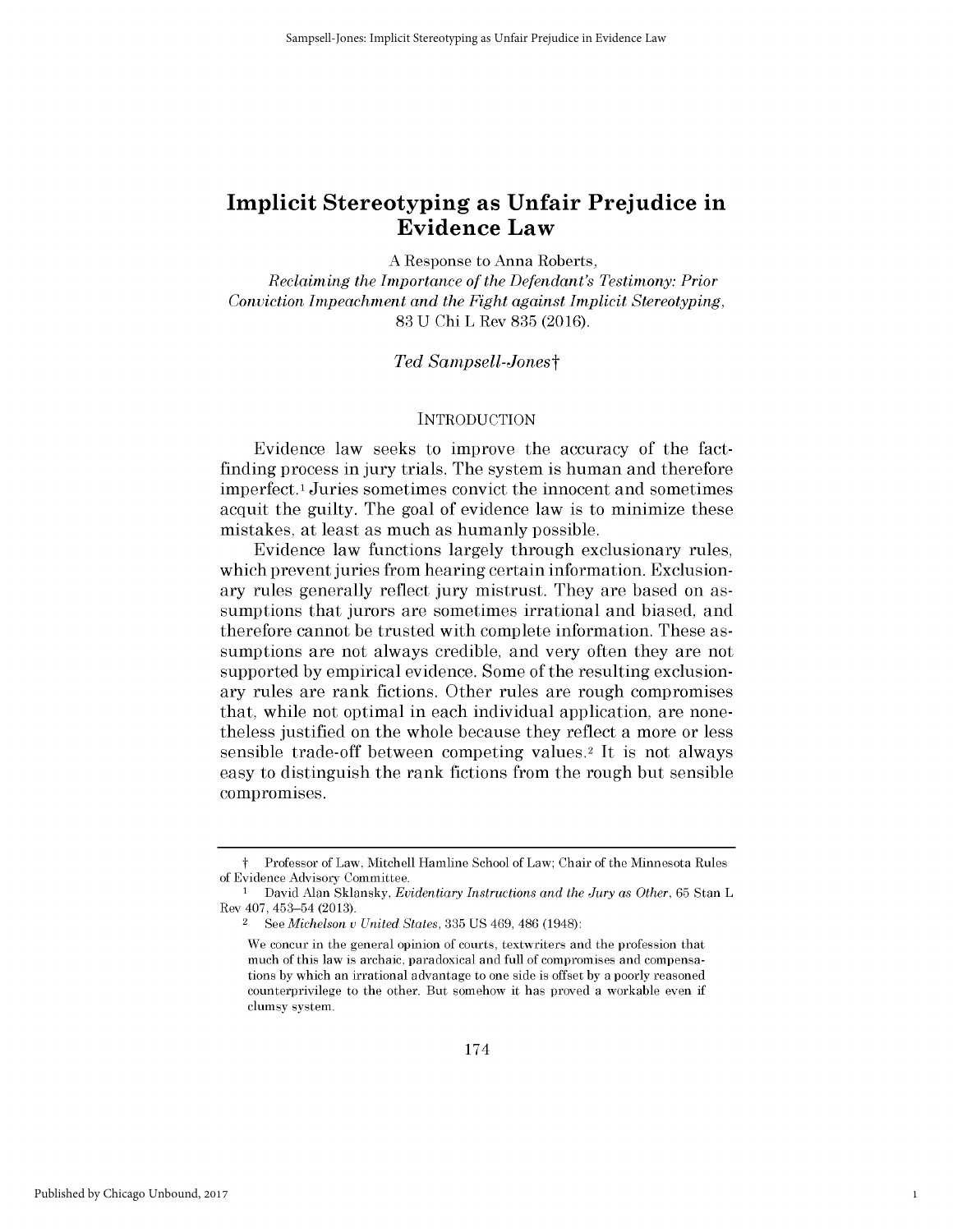In her excellent new article, Professor Anna Roberts attacks existing doctrine regarding the application of Rule **609,** which governs admissibility of prior convictions for impeachment.3 She argues that Rule **609,** at least as it has been interpreted **by** courts, has turned into a disaster of evidence law. Resting on fictional assumptions, courts let far too many prior convictions in, especially against criminal defendants. Doing so seriously distorts the accuracy of the fact-finding process, in part **by** discouraging defendants from testifying. In order to remedy this problem, she proposes that courts should recognize implicit racial bias as a type of unfair prejudice under Rule **609** and therefore exclude more convictions.4

Along with the existing literature on Rule **609,** Roberts has demonstrated beyond peradventure that the case law is indeed a disaster. She has also added the important new insight that part of the problem with Rule **609** is the implicit racial bias that many jurors bring with them to the courtroom.

Nonetheless, I am not convinced that her proposed remedyrecognizing implicit bias as a source of unfair prejudice—is sound as a matter of evidence law. That remedy, **if** accepted, cannot be easily cabined to Rule **609.** Roberts's arguments, if taken to their logical conclusion, threaten to disrupt other rules as well. They also threaten to undermine some of the rough compromises that, on the whole, benefit criminal defendants of all races. In short, her arguments may prove too much.

As **I** describe below, Rule **609** is not a stand-alone provision of evidence law. It inherently works together with other provisions, including Rule 403 and Rule 404. In part as a result, Roberts's arguments cannot be easily limited to the context of prior convictions admitted against criminal defendants who testify. First, recognizing implicit stereotyping as a type of unfair prejudice would affect Rule **609** in other ways, potentially leading to greater admissibility of convictions in some circumstances. Second, recognizing implicit stereotyping as a type of unfair prejudice would also necessarily affect Rule 403 applications. Third, and most broadly, Roberts's focus on individuation threatens to undermine the character evidence rule itself.

**<sup>3</sup>** See generally Anna Roberts, *Reclaiming the Importance of the Defendant's Testimony: Prior Conviction Impeachment and the Fight against Implicit Stereotyping,* **83 U** Chi L Rev **835** (2016).

<sup>4</sup>**Id** at **879-80.**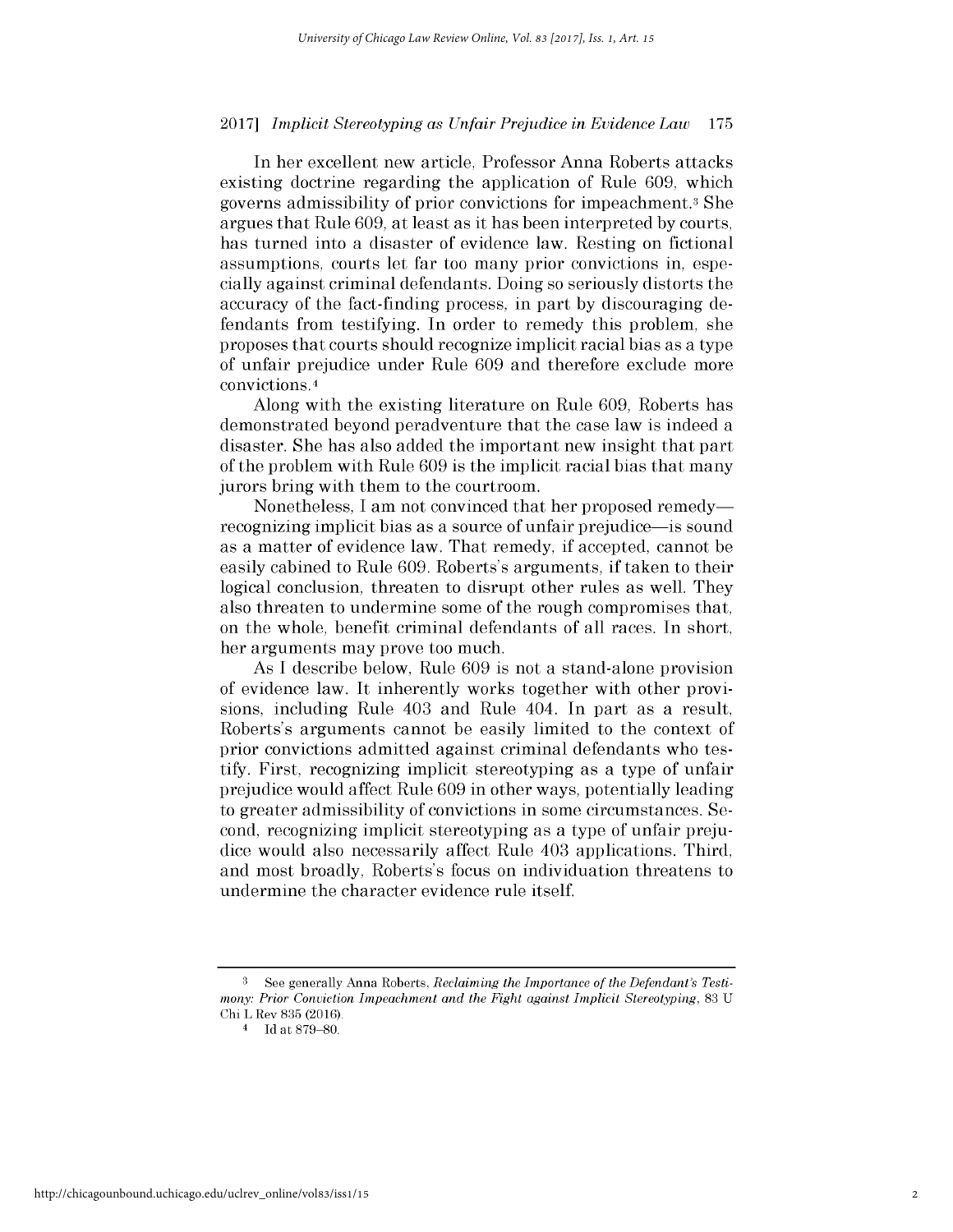*The University of Chicago Law Review Online* **176 [83:174**

## **I.** THE OPERATION OF RULE **609**

## **A.** Rule 609's Relation to Other Rules of Evidence

Rule **609** does not exist in isolation. It is part of an integrated system of evidence rules. To understand how Professor Roberts's proposal might affect other rules, it is first necessary to understand how Rule **609** functions in the system. Rule **609** is an exception to Rule 404, and it is also a particularized application of Rule 403.

Start with the basics. Rule 402 is the foundational structural rule in the Federal Rules of Evidence. It states that relevant evidence is admissible unless otherwise excluded. That general rule of admissibility is then subject to numerous exceptions-most of the other important rules of evidence define situations when relevant evidence may be excluded. Rule 403 is the general, catchall rule of exclusion. It states that relevant evidence may be excluded if the potential for unfair prejudice or other dangers substantially outweighs the potential probative value of the evidence.6 Rule 403 prescribes a balancing test, a cost-benefit analysis.

One can imagine a simplified system consisting only of Rules 402 and 403 (along with Rule **401,** defining relevance). And in fact, at some level, most evidence admitted at trials is governed **by** that simple system. But for better or worse, the rules get more complicated from there with the addition of other particularized rules of exclusion.

Rule 404 is a more particular and focused rule of exclusion. It states that character evidence is inadmissible unless otherwise allowed.7 Rule **609,** through the exception contained in Rule 404(a)(3), allows the admission of a certain kind of character evidence—namely, prior crimes to show character for dishonesty.<sup>8</sup> Rule **609** is thus an exception to Rule 404. More specifically, it **is** an exception to Rule 404's general prohibition of character evidence, which is itself an exception to Rule 402's general rule of admissibility of all relevant evidence. In other words, Rule **609 is** an exception to an exception. It takes evidence that would otherwise be inadmissible under Rule 404 and places it back into admissibility.

**<sup>5</sup>** FRE 402.

**<sup>6</sup>** FRE 403.

<sup>&</sup>lt;sup>7</sup> FRE 404.

**<sup>8</sup>** FRE 609(a).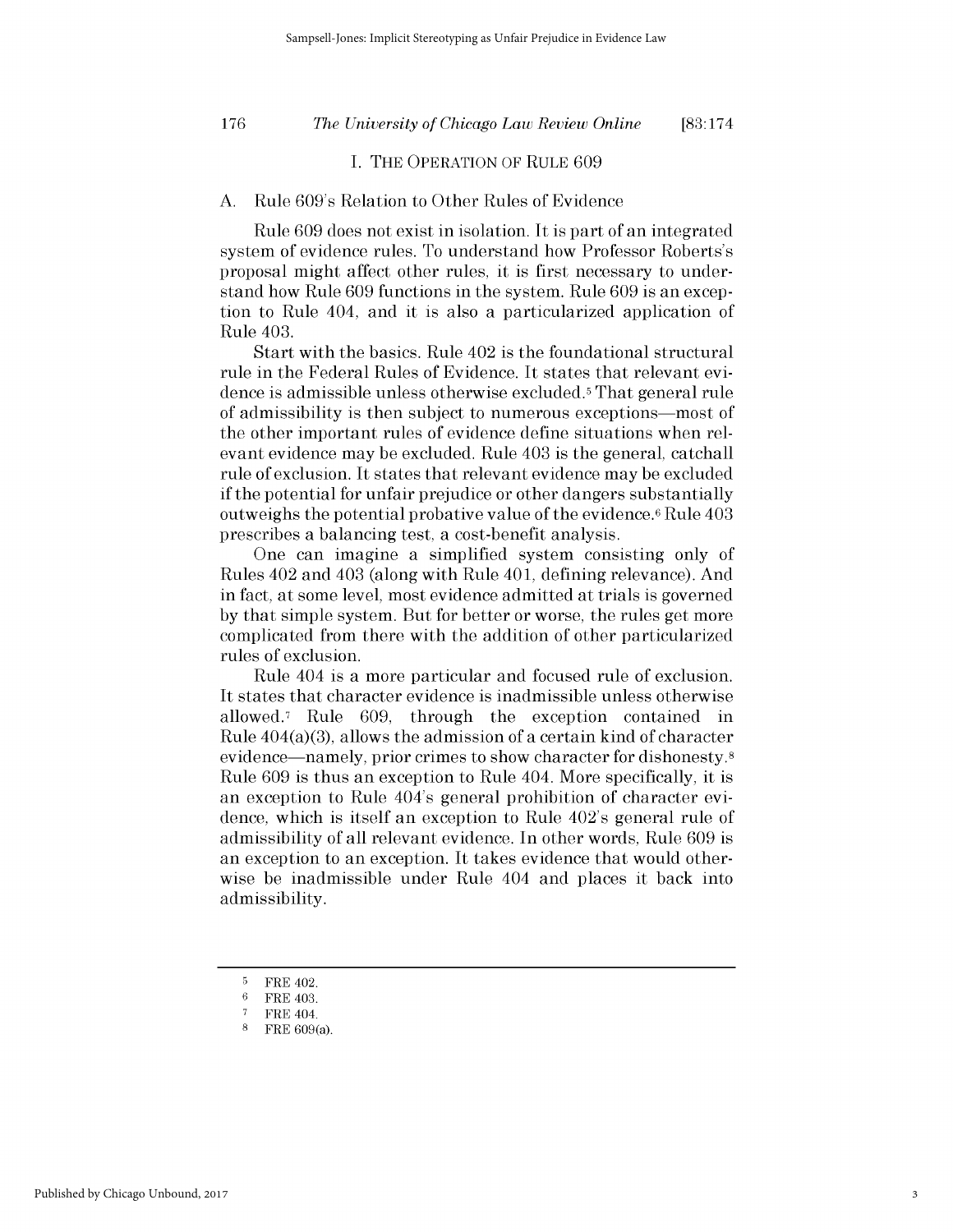The text of Rule **609** mandates a balancing test between probative value and unfair prejudice.<sup>9</sup> That should sound familiarit is borrowed from Rule 403.10 For most witnesses, criminal convictions are admissible subject to a straight Rule 403 test.<sup>11</sup> For criminal defendants who take the stand, criminal convictions are admissible subject to a modified Rule 403 test.<sup>12</sup> But fundamentally, what Rule **609** does is mandate a Rule 403-style balancing test for prior convictions. In essence, Rule **609** takes prior convictions out of Rule 404's exclusionary realm and throws them back into the simple system governed **by** Rules 402 and 403, the foundational rules. Rule **609** is a particularized application of Rule 403.

In the context of prior convictions, that balancing test takes a usual form, at least when applied to criminal defendant witnesses. The permissible chain of inferences functions like this:



**<sup>9</sup>**FRE 609(a)(1)(B) ("[The evidence] must **be** admitted in a criminal case in which the witness is a defendant, if the probative value of the evidence outweighs its prejudicial effect to that defendant.").

**<sup>10</sup> See** FRE 403 ("The court may exclude relevant evidence if its probative value is substantially outweighed **by** a danger of **. ..** unfair prejudice.").

**<sup>11</sup>**FRE 609(a)(1)(A) (stating that evidence of certain prior criminal convictions "must **be** admitted, subject to Rule 403, in a civil case or in a criminal case in which the witness is not a defendant").

 $12$  FRE  $609(a)(1)(B)$ .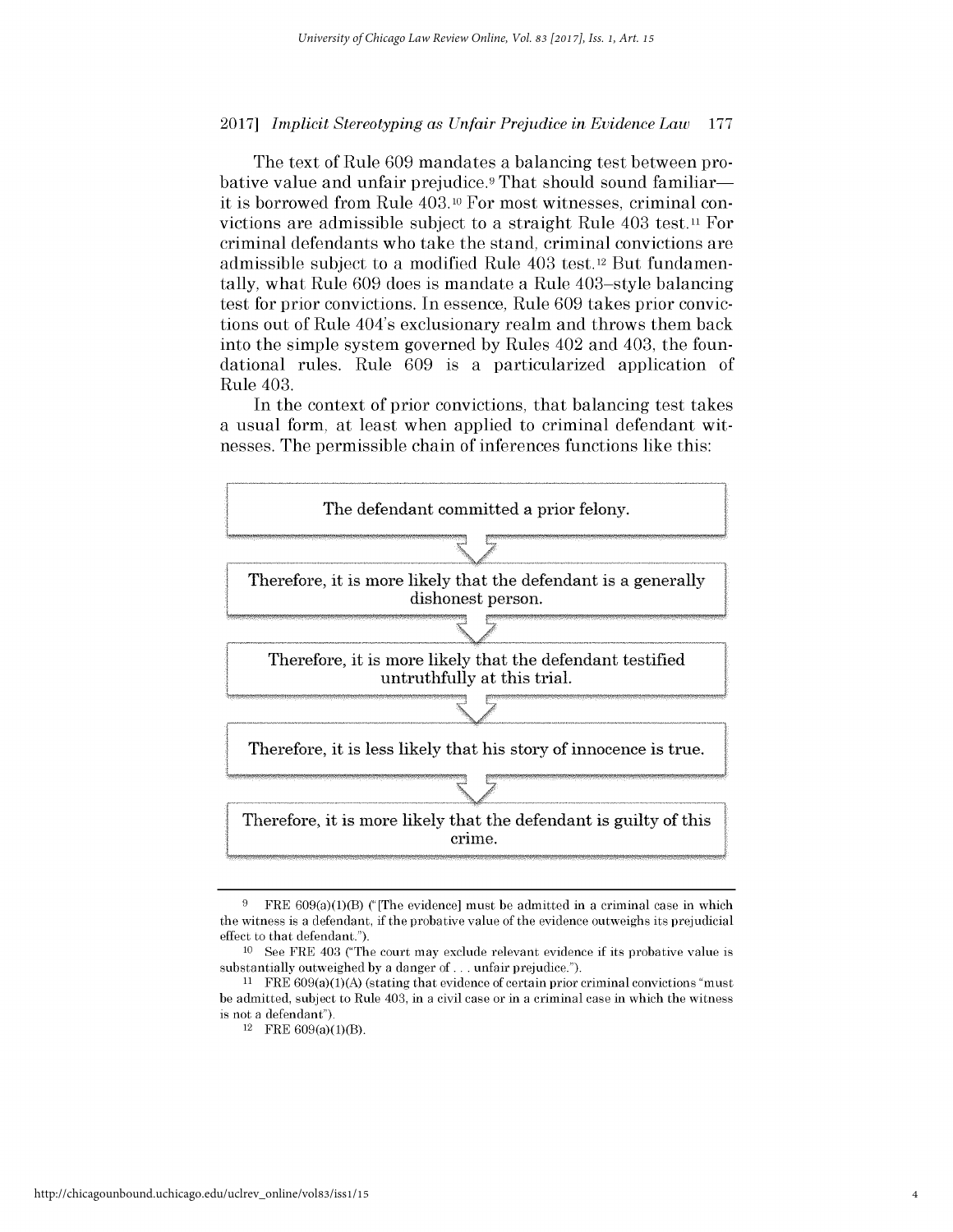## *The University of Chicago Law Review Online* **178 [83:174**

The impermissible chain of inferences runs like this:



The former chain of inferences is the legitimate probative value of a prior conviction, and the latter chain of inferences **is** the primary potential for unfair prejudice.13 As convoluted as the doctrine surrounding Rule **609** has become, the rule itself simply mandates a balancing test. Judges are supposed to weigh the likelihood that the jury will stick with the permissible inference against the risk that the jury will be tempted **by** the impermissible inference.14 While the inquiry does not always yield perfectly clear answers, it is conceptually the same as any other Rule 403 balancing inquiry.

**<sup>13</sup>**See *United States v Harding,* **525 F2d** 84, **89** (7th Cir **1975).**

<sup>14</sup> There is substantial empirical evidence that juries do not follow limiting instructions in this area. **See** Sally Lloyd-Bostock, *The Effects on Juries of Hearing about the Defendant's Previous Criminal Record: A Simulation Study,* 2000 Crim L Rev 734, 754 ("It seems that the standard judicial instruction is not only hard to understand, but also asks jurors to confine their reasoning to a form that does not come at all naturally."); Edith Greene and Mary Dodge, *The Influence of Prior Record Evidence on Juror Decision Making,* **19** L **&** Hum Behav **67, 76 (1995)** (finding that "limiting instructions had little effect on jurors' use" of prior conviction evidence); **E.** Gil Clary and David R. Shaffer, *Effects of Evidence Withholding and a Defendant's Prior Record on Juridic Decisions,* 112 **J** Soc Psychology **237, 239 (1980)** ("[J]urors often use information about prior legal history for purposes other than establishing the defendant's credibility as a witness."); Valerie P. Hans and Anthony **N.** Doob, *Section 12 of the Canada Evidence Act and the Deliberations of Simulated Juries,* **18** Crim L **Q 235,** 243 **(1976). See** also *Krulewitch v United States, 336* **US** 440, 453 (1949) (Jackson concurring) ("The naive assumption that prejudicial effects can **be** overcome **by** instructions to the jury all practicing lawyers know to **be** unmitigated fiction.") (citation omitted).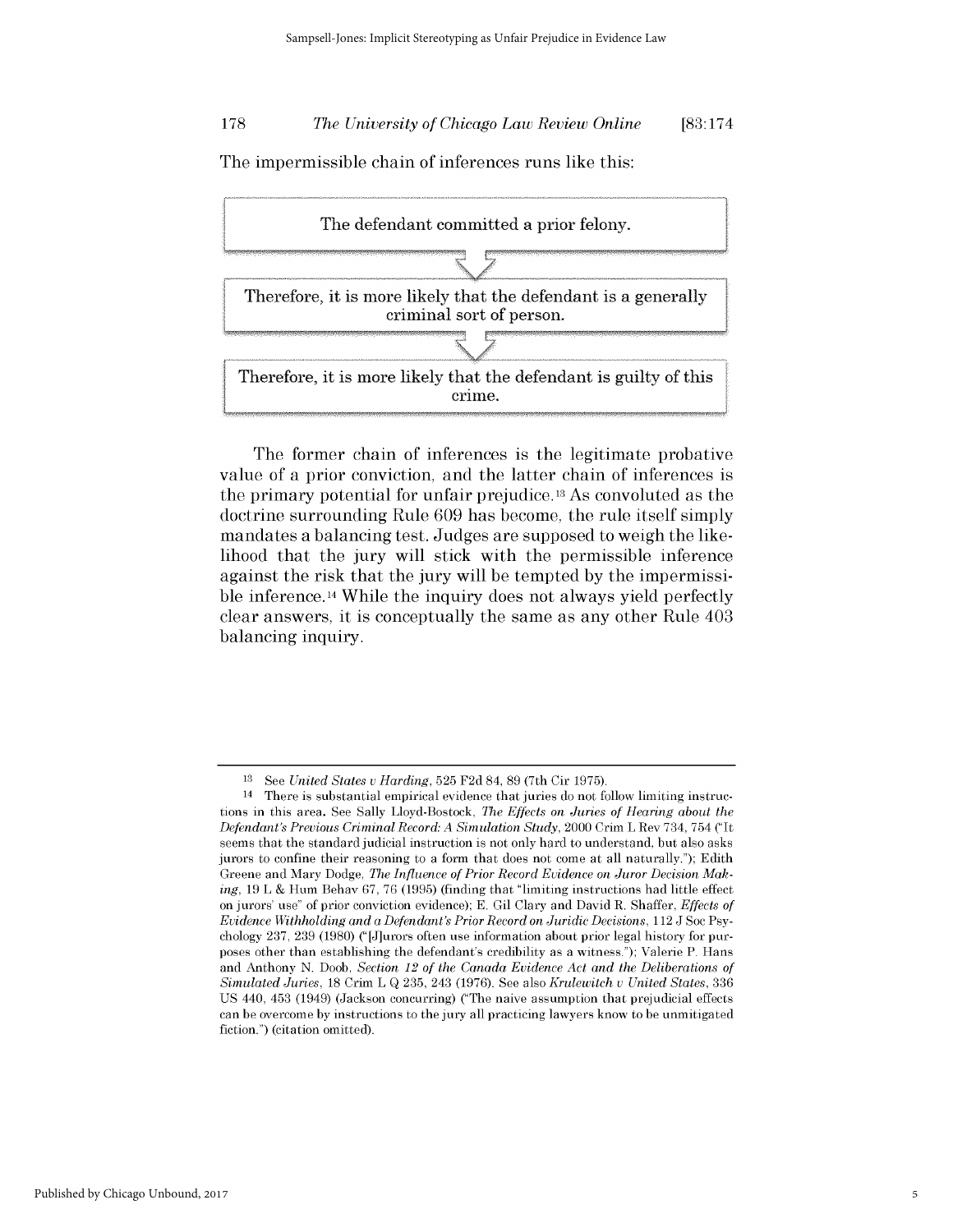## B. The *Luck-Gordon Test*

As Roberts details, 15 the operation of Rule **609** has come in practice to be governed **by** the *Luck-Gordon* test, <sup>1</sup>6 or some variant thereof, in most American jurisdictions. The *Luck-Gordon test* has unfortunately worked out very badly in practice. **17** This is not entirely the fault of the eponymous opinions.

Then-Judge Warren Burger was very careful to emphasize in *his Gordon v United States18* opinion that the factors he noted were simply the factors that mattered in that case, and that in other cases, courts should consider other factors as well.19 But eventually, in cases like *United States v Mahone,20 Luck-Gordon* got hardened into a set multifactor test, typically with five factors.<sup>21</sup> As a result, the test in operation now fails to consider other critically important factors, such as the availability of other means of impeachment or the relative severity of charged and prior offenses.

Worse yet, as Roberts demonstrates in depressing detail, some courts have inexplicably inverted at least one of the factors. <sup>22</sup>These baffling opinions end up counting unfair prejudice as probative value. Such mistakes have led to persistent academic criticism over the years, <sup>23</sup>but only a few courts have taken it to

**<sup>15</sup>**Roberts, **83 U** Chi L Rev at 842-45 (cited in note **3).**

**<sup>16</sup>See** *Luck v United States,* 348 **F2d 763, 769 (DC** Cir **1965)** (proposing a multifactor balancing test); *Gordon v United States,* **383 F2d** 936, 939-40 **(DC** Cir 1967) (reiterating aspects of the *Luck* decision and proposing additional factors).

**<sup>17</sup>**See Ted Sampsell-Jones, *Making Defendants Speak,* **93** Minn L Rev **1327, 1359- 66 (2009).**

**<sup>18</sup>383 F2d 936,** 939-40 **(DC** Cir **1967).**

**<sup>19</sup> Id** at 940.

<sup>20</sup>**537 F2d 922** (7th Cir **1976).**

<sup>21</sup>**Id** at **929.**

<sup>22</sup>Roberts, **83 U** Chi L Rev at **845-50** (cited in note **3).**

**<sup>23</sup>See** generally John H. Blume, *The Dilemma of the Criminal Defendant with a Prior Record Lessons from the Wrongfully Convicted,* **5 J** Empirical Legal Stud **477 (2008);** Robert **D.** Dodson, *What Went Wrong with Federal Rule of Evidence 609: A Look at How Jurors Really Misuse Prior Conviction Evidence,* 48 Drake L Rev **1 (1999);** Richard **D.** Friedman, *Character Impeachment Evidence: The Asymmetrical Interaction between Personality and Situation,* 43 Duke L **J 816** (1994); Abraham P. Ordover, *Balancing the Presumptions of Guilt and Innocence: Rules 404(b), 608(b), and 609(a),* **38** Emory L **J 135 (1989).**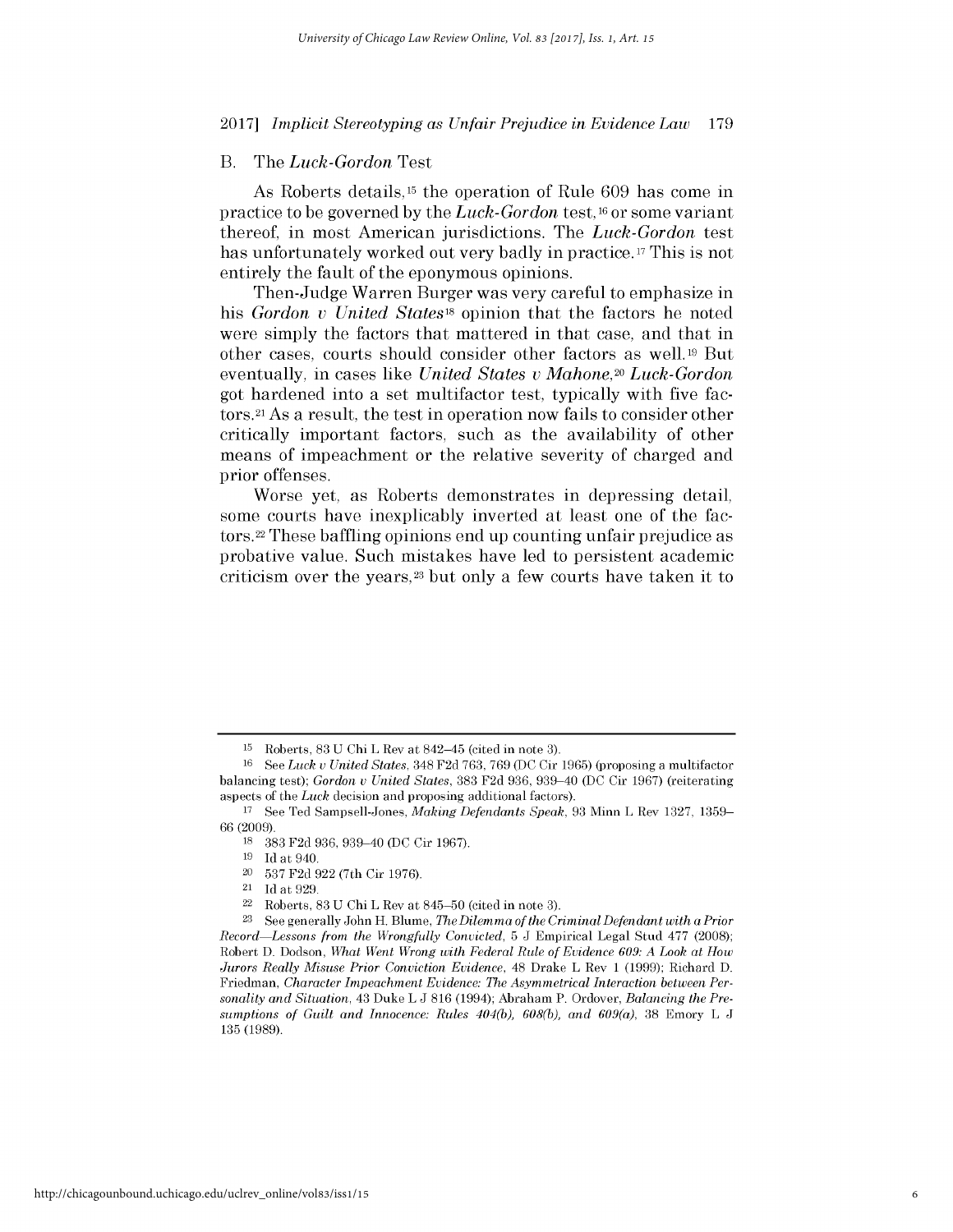*The University of Chicago Law Review Online* **180 [83:174**

heart.<sup>24</sup> (While some judges criticize law review articles for focusing too much on theory and not enough on doctrine,<sup>25</sup> the experience of Rule **609** suggests that even when law review articles point out obvious doctrinal mistakes, judges don't much care to listen.)

The extent of this problem should not be overstated. Law review articles often focus on appellate opinions, but those present a skewed sample, because cases in which prior convictions are not admitted generally do not produce appeals.<sup>26</sup> One of the best recent empirical studies found that **60** percent of defendants without priors testified, while only 45 percent of defendants with priors testified.27 While the differential is significant, it also shows that prior convictions are not the only determinative factor. Many defendants with priors testify anyway. Even defendants without priors often choose not to testify for other reasons-because, for example, they do not have a believable story of innocence to tell. Cross-examination itself is probably the greatest deterrent. Moreover, the same study found that for those defendants with prior convictions, the trial court admitted them only half the time.28

In short, while criticism of the current state of the law under Rule **609** should be measured, it is still well deserved. *Luck-Gordon* has turned out to be a dumb test for applying Rule **609.** As a result, most courts let in too many prior convictions to **im**peach defendants. This deters some defendants from testifying, which deprives jurors of critically important information. It **dis**torts the accuracy of the fact-finding process—which is exactly the opposite of what evidence law is supposed to do.

## **II. IMPLICATIONS** OF **USING** IMPLICIT STEREOTYPING FOR **EVIDENCE ARGUMENTS**

Professor Roberts proposes that courts should consider **im**plicit racial bias harbored **by** jurors as part of the *Luck-Gordon*

7

 $24$  For a rare example of a state court attempting to push the case law in the other direction, see *People v Cox,* **748 NE2d 166, 170** (Ill 2001) (emphasizing courts' duty to do more than "mechanically" apply a balancing test).

**<sup>25</sup>See** Jonathan H. Adler, *Chief Justice Roberts Reads Law Reviews, After All,* (Wash Post, Mar 21, **2015),** archived at http://perma.cc/VT7A-WRZT.

**<sup>26</sup>If** prosecutors decline to offer a prior conviction, there is nothing to appeal. **If** <sup>a</sup> prosecutor offers a prior conviction but it is excluded **by** the trial **judge,** there is also usually nothing to appeal. Prosecutors generally cannot appeal anything after a jury acquittal, and prosecutors generally would not appeal anything after a jury conviction.

**<sup>27</sup>**Theodore Eisenberg and Valerie P. Hans, *Taking a Stand on Taking the Stand: The Effect of a Prior Criminal Record on the Decision to Testify and on Trial Outcomes,* 94 Cornell L Rev **1353, 1356-57 (2009).**

**<sup>28</sup> Id.**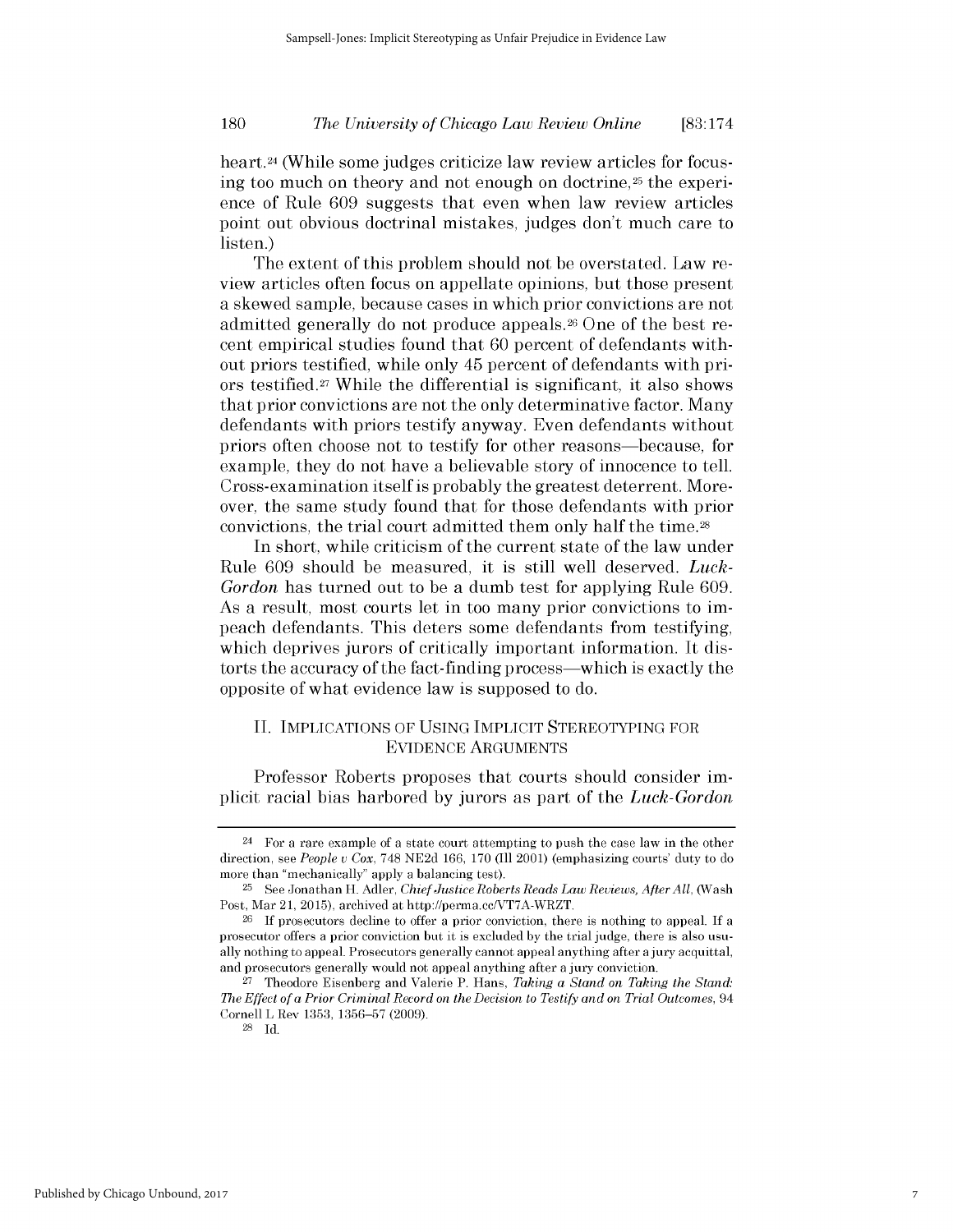test. More specifically, she proposes that such bias should be considered as part of the fourth factor, the "importance of the defendant's testimony."29 Courts should recognize that **if** minority defendants do not testify, jurors may rely on implicit stereotyping. To give jurors more individuating information, courts should encourage defendants to testify, and therefore should more readily exclude prior convictions.30

This proposal is worthy of serious consideration, but **I** see pitfalls as well. At the outset, it is worth noting that while Roberts aims her proposal at the fourth *Luck-Gordon* factor, it would not need to be implemented in precisely that way. To accomplish the same goal, for example, courts could equivalently add a sixth factor focused on considering implicit racial stereotyping. Or, alternatively, courts could simply recognize that implicit racial stereotyping is a type of unfair prejudice to be considered as part of the Rule **609** balancing test.

Put differently, the importance of Roberts's proposal does not arise specifically from the clunky modern version of the *Luck-Gordon* test. Rather, Roberts's insight is larger than that. **I** would frame it this way: minority defendants may be unfairly prejudiced **by** implicit racial stereotyping, so the rules of evidence should encourage more individuating evidence, including **by** excluding more prior convictions to encourage more defendants to testify.

That insight, however, has broader potential implications. And it will not always work to the benefit of criminal defendants.

## **A.** Other Potential Uses of Implicit Stereotyping in Rule **609** Arguments

Rule **609** does not apply only to criminal defendant witnesses-rather, it applies to all witnesses. Imagine a prosecutor who plans to call a minority witness to testify against the defendant, and the witness has a prior conviction. In a twist on Roberts's argument, the prosecutor could argue that jurors are likely to harbor implicit bias against the witness, and therefore that the prior conviction should be excluded, so as not to aggravate the jurors' preexisting presumptions of minority criminality and **dis**honesty.

Or prosecutors could turn the argument around against white defendants with priors. Evidence law arguments often have a logical symmetry to them. **If** evidence of flight from a crime

**<sup>29</sup>**Roberts, **83 U** Chi L Rev at **873-83** (cited in note **3).**

**<sup>30</sup>Id** at **880-82.**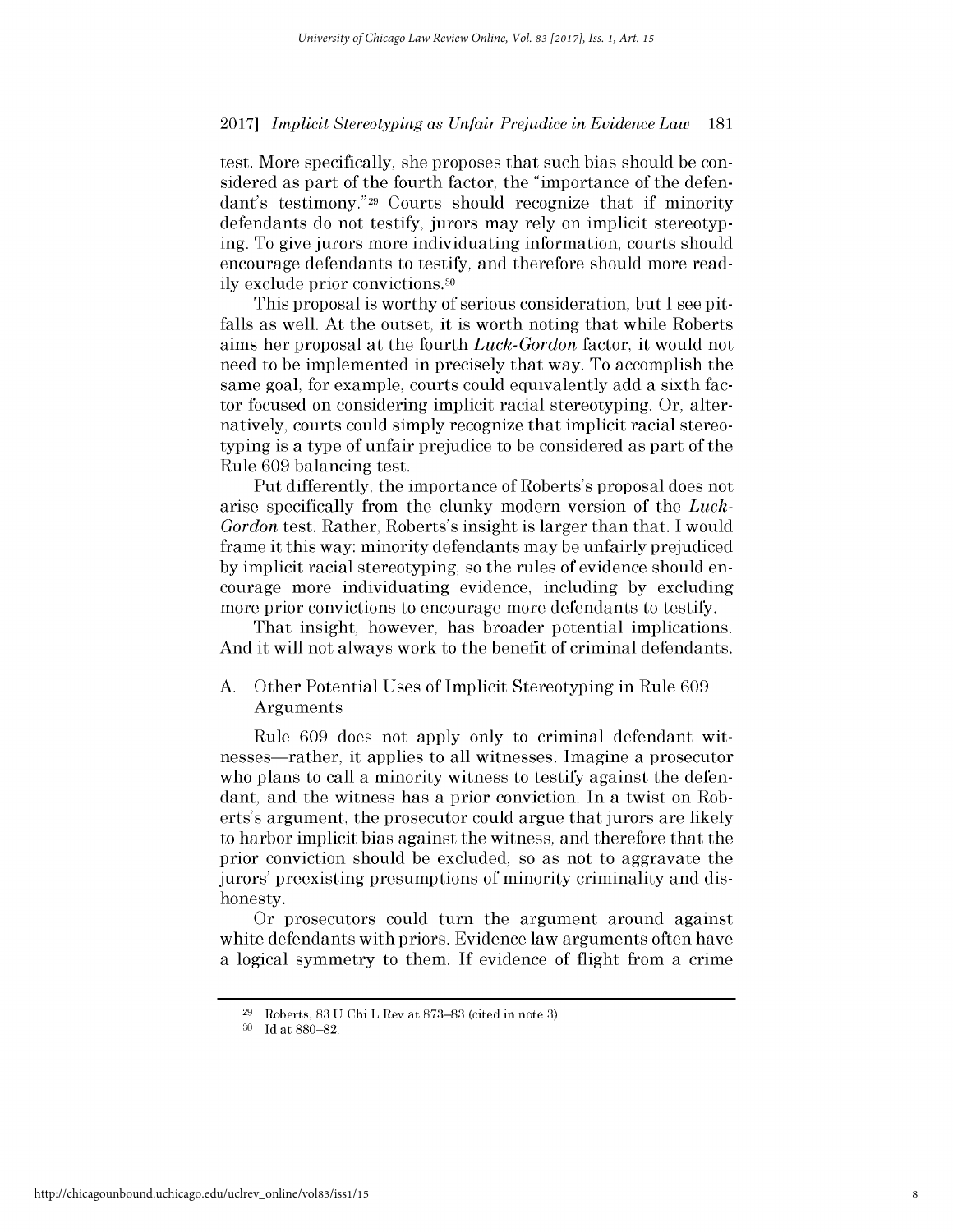## *The University of Chicago Law Review Online* **182 [83:174**

scene is relevant to prove consciousness of guilt,<sup>31</sup> then evidence of nonflight should logically be relevant to prove consciousness of innocence. <sup>3</sup>2 **If** jurors mistakenly rely on evidence of delayed reporting as indicative of false accusations in rape cases, then they may also mistakenly rely on evidence of quick reporting as indicative of truthful accusations. Jurors may not give equal weight to symmetric inferences, but as a matter of admissibility, it is hard to find a principled reason for admitting one piece of evidence but excluding its converse.

The same symmetry could appear here. **If** jurors' implicit stereotyping leads them to overestimate minority criminality, then it is likely that jurors' implicit stereotyping leads them to underestimate white criminality. **If** the former stereotyping deserves an evidence law response, the latter does, too. Again, a smart prosecutor could present Roberts's argument, with a twist, against a white defendant. That prosecutor should argue that the judge should be more willing to admit a prior conviction against the white defendant, because that defendant does not face negative stereotyping and in fact unfairly benefits from positive stereotyping.

That twist might be a further positive development in the overall project. After all, **if** the ultimate goal is to reduce racial disparities in the criminal justice system, one way to accomplish that goal would be to convict more white criminals. That is not a strategy commonly endorsed **by** law professors, many of whom are liberal<sup>33</sup> and thus expected to lean pro-defense. The goals of helping criminal defendants and reducing racial disparities are not always aligned-indeed, as here, they are sometimes in tension.

**I** suspect that Roberts would reject those twists on her argument. I take it that the intent of her proposal is to help minority defendants without hurting white defendants, relative to the baseline of existing law. But **if** the experience under *Luck-Gordon*

9

**<sup>31</sup>**See *United States v Myers,* **550 F2d 1036,** 1049 (5th Cir **1977);** Kenneth **S.** Broun, **ed,** 2 *McCormick on Evidence §* **263** (Thomson Reuters 6th **ed** 2006).

**<sup>32</sup>**See John Henry Wigmore, **1A** *Evidence in Trials at Common Law* **§56.1** at **1180** (Little, Brown rev **ed 1983)** (Peter Tillers, **ed);** *United States v Scheffer,* **523 US 303, 331 (1998)** (Stevens dissenting). However, courts have been unaccountably resistant to allowing defendants to make such an argument, or at least to allowing them to receive a jury instruction on the absence of flight. **See,** for example, *Albarran v State,* **96 S3d 131, 192- 93** (Ala Crim **App 2011)** (noting that states that have addressed this issue have uniformly rejected such a jury instruction).

**<sup>33</sup> See** Adam **S.** Chilton and Eric **A.** Posner, *An Empirical Study of Political Bias in Legal Scholarship, 44* **J** Legal Stud **277, 287-88, 306 (2015). See** also Erin Ann O'Hara, *Victim Participation in the Criminal Process,* **13 J** L **&** Pol **229, 229-30 (2005)** (discussing how most law school criminal law classes ignore the perspective of the victim).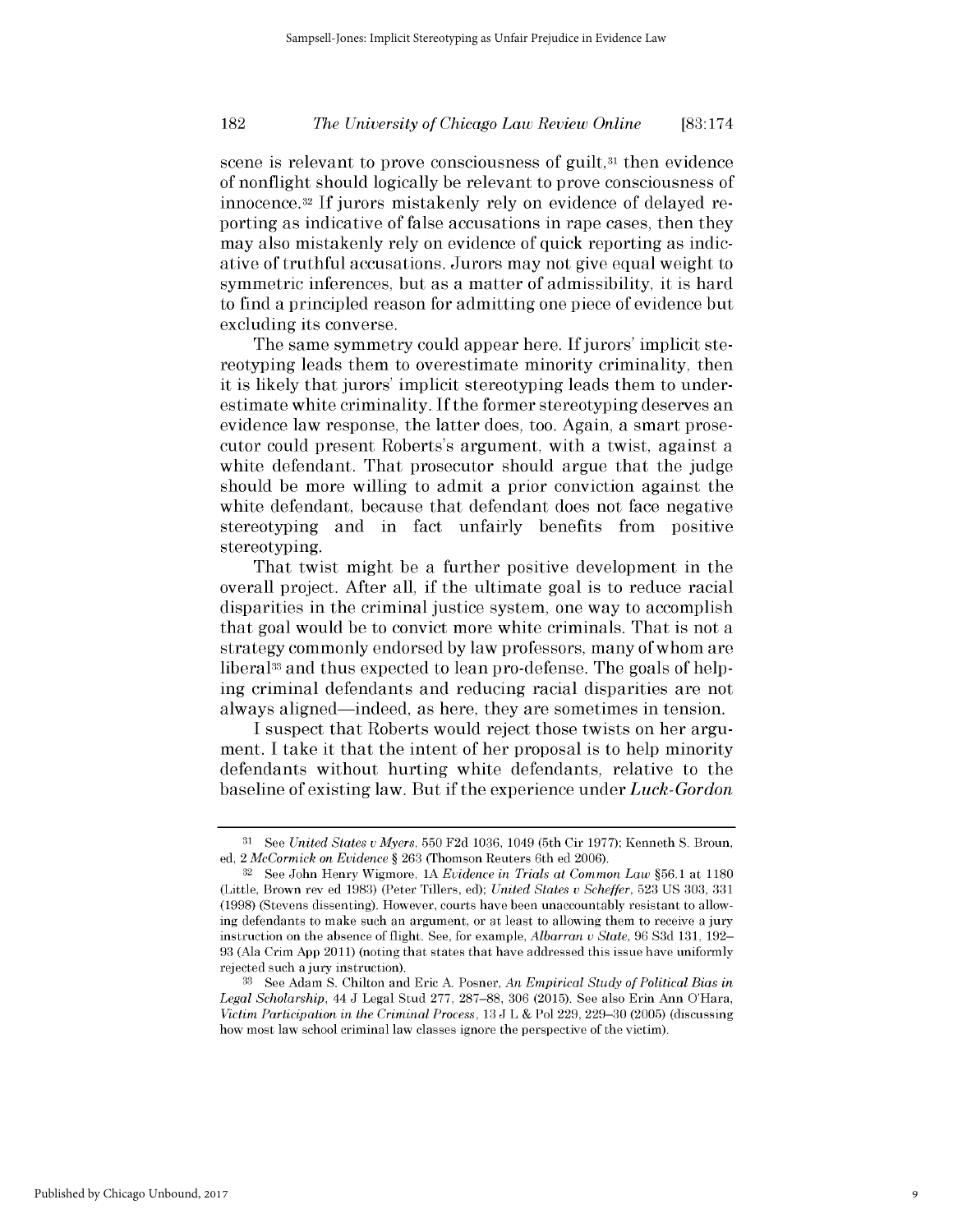has revealed anything, it is that baselines have a way of shifting. Both *Luck and Gordon* sought to restrict admissibility relative to the then-existing baseline.34 It **did** not work. When then-Judge Burger wrote in *Gordon* that similar crimes should be admitted sparingly,<sup>35</sup> it was only a matter of time before a prosecutor argued, "Conversely, dissimilar crimes should be admitted freely!" **<sup>36</sup>** Over time, the converse arguments won enough support that they blunted or even reversed the original thrust.37 The same could happen here. Convicting more white defendants is not a stated goal of Roberts's proposal, but it is a possible byproduct.

Even **if** the baseline does not shift, and even **if** proprosecution twists are rejected, it is nonetheless inherent in Roberts's argument that prior convictions would be more readily admitted against white defendants than against minority defendants. Accepting this proposal would place evidence law in the somewhat uncomfortable position of stating that Rule **609** applies one way to minority defendants and another way to white defendants.

Nor would this stop with race. Jurors likely harbor stereotypical assumptions that other groups—for example, Muslims, men, and people with tattoos-are more likely to act criminally.<sup>38</sup> Trying to sort out all of these implicit biases in the Rule **609** context would not be easy.<sup>39</sup> Courts would have to determine which de-

<sup>&</sup>lt;sup>34</sup> At common law, felons were forbidden from testifying at all—they were deemed "incompetent" to testify. Prior to the rules of evidence, this was softened somewhat into a system in which felons could testify, but their convictions were categorically admissible against them. **See** Lester B. Orfield, *Competency of Witnesses in Federal Criminal Cases,* 46 Marq L Rev 324, **329-331 (1962).** The statute that the *Luck* court interpreted was **likely** intended to reflect that rule of categorical admissibility. *Luck* **held** that trial judges have discretion to exclude prior felonies. **See** *Luck,* 348 **F2d** at **768.** Part of the reason that *Luck* is famous is that it represented a shift in the law, and a shift toward admitting fewer convictions as impeachment evidence. **See Ed** Gainor, Note, *Character Evidence by Any Other Name ...* **:** *A Proposal to Limit Impeachment by Prior Conviction under Rule 609,* **58** Geo Wash L Rev 762, **770-73 (1990).**

**<sup>35</sup>***Gordon,* **383 F2d** at 940.

**<sup>36</sup>**While the third *Luck-Gordon* factor is properly a measure of unfair prejudice, which should in theory never militate in favor of admissibility, courts have often reasoned that dissimilarity favors admissibility. **See** *United States v Jackson,* 627 **F2d 1198,** 1210 **(DC** Cir **1980);** *United States v Hayes,* **553 F2d** 824, **828 (2d** Cir **1977);** *State v Ihnot,* **575 NW2d 581, 586-87** (Minn **1998);** *Robinson v State,* **717 SE2d** 694, 697 (Ga **App 2011).**

**<sup>37</sup>**For examples of this in practice, see note **36.**

**<sup>38</sup>**Professor Roberts recognizes this point. **See** Roberts, **83 U** Chi L Rev at **861-62** (cited in note **3).**

**<sup>39</sup>**There is yet another layer of complication: not all stereotypes are false. Jurors **likely** believe that men are more **likely** to behave violently than women. This stereotype adversely affects male defendants. But the stereotype is also accurate-men commit the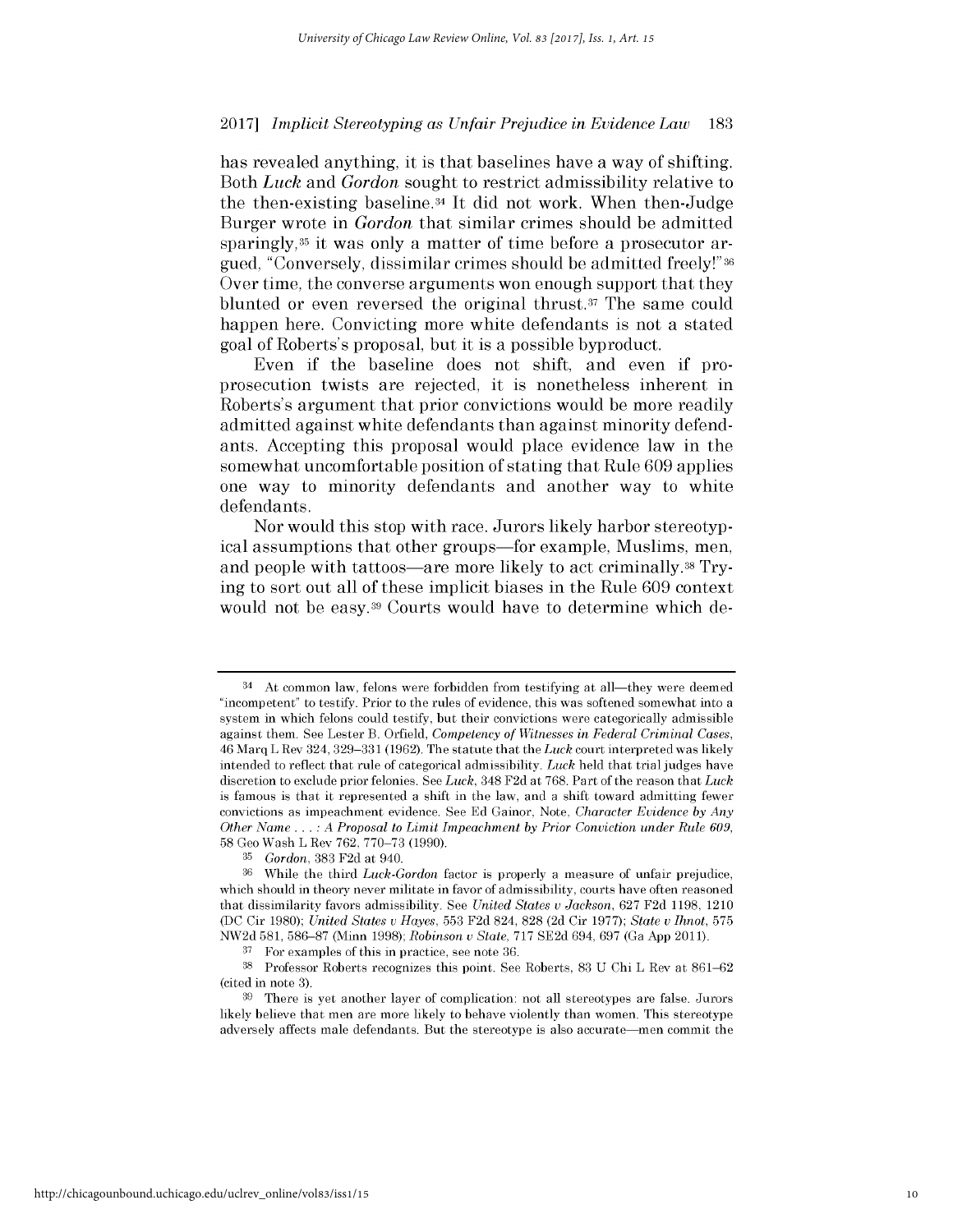## *The University of Chicago Law Review Online* 184 **[83:174**

fendants can claim implicit bias as a way to exclude prior convictions and which defendants cannot. Inevitably, there would be some winners and some losers. Some of the losers would be criminal defendants.

Maybe it's worth it. Although race-conscious application of Rule **609** would also be messy and potentially unfair to certain defendants, it might nonetheless be worth it on the whole to reduce disparities in the American criminal justice system. But let us not ignore the mess. While excluding more prior convictions and reducing racial disparities are both goals **I** support, Roberts's proposal has some less comfortable implications as well. Those implications should be laid bare before proceeding.

B. Potential Uses of Implicit Stereotyping as Unfair Prejudice in Rule 403 Arguments

Nor is this limited to Rule **609.** Recall again that the text of Rule **609** simply mandates a Rule 403-style balancing test. And the gist of Roberts's argument is that minority defendants may be unfairly prejudiced **by** implicit racial stereotyping, so courts should exclude priors to encourage testimony. That argument would apply with equal force in other contexts.

Consider first Rule **608(b),** which allows a cross-examiner to inquire about a witness's acts of dishonesty.40 It is similar to Rule **609,** but it applies to acts that do not result in conviction. Suppose, for example, that a defendant is charged with a crime, and previously he lied on his resume. Ordinarily, **if** the defendant took the stand, the prosecution could impeach him with that **dis**honest act.<sup>41</sup> But in line with Roberts's proposal, the defendant could argue for exclusion of any mention of the resume. The argument is no different—the resume might deter him from testifying, and then the jury would be denied individuating information, and then the jury would rely on implicit stereotyping.

<sup>40</sup>FRE **608(b).**

vast majority of violent crimes. **See** *2015 Crime in the United States: Expanded Homicide Data Table 3* (FBI), archived at http://perma.cc/KW6X-87AN. **See** also Jennifer Skeem, John Monahan, and Christopher Lowenkamp, *Gender, Risk Assessment, and Sanctioning: The Cost of Treating Women Like Men,* 40 L **&** Hum Behav **580, 581** (2016) **("** [T]hat women participate in crime, particularly violent crime, at much lower rates than do men is a sta**ple** in criminology and has been known for as long as official records have been kept."). **If** evidence law is to account for implicit stereotyping, it would have to determine whether to account for only *false* implicit stereotyping.

**<sup>41</sup>**Christopher B. Mueller and Laird **C.** Kirkpatrick, **3** *Federal Evidence §* **6:33** at **202-205** (Thomson West **3d ed 2007).**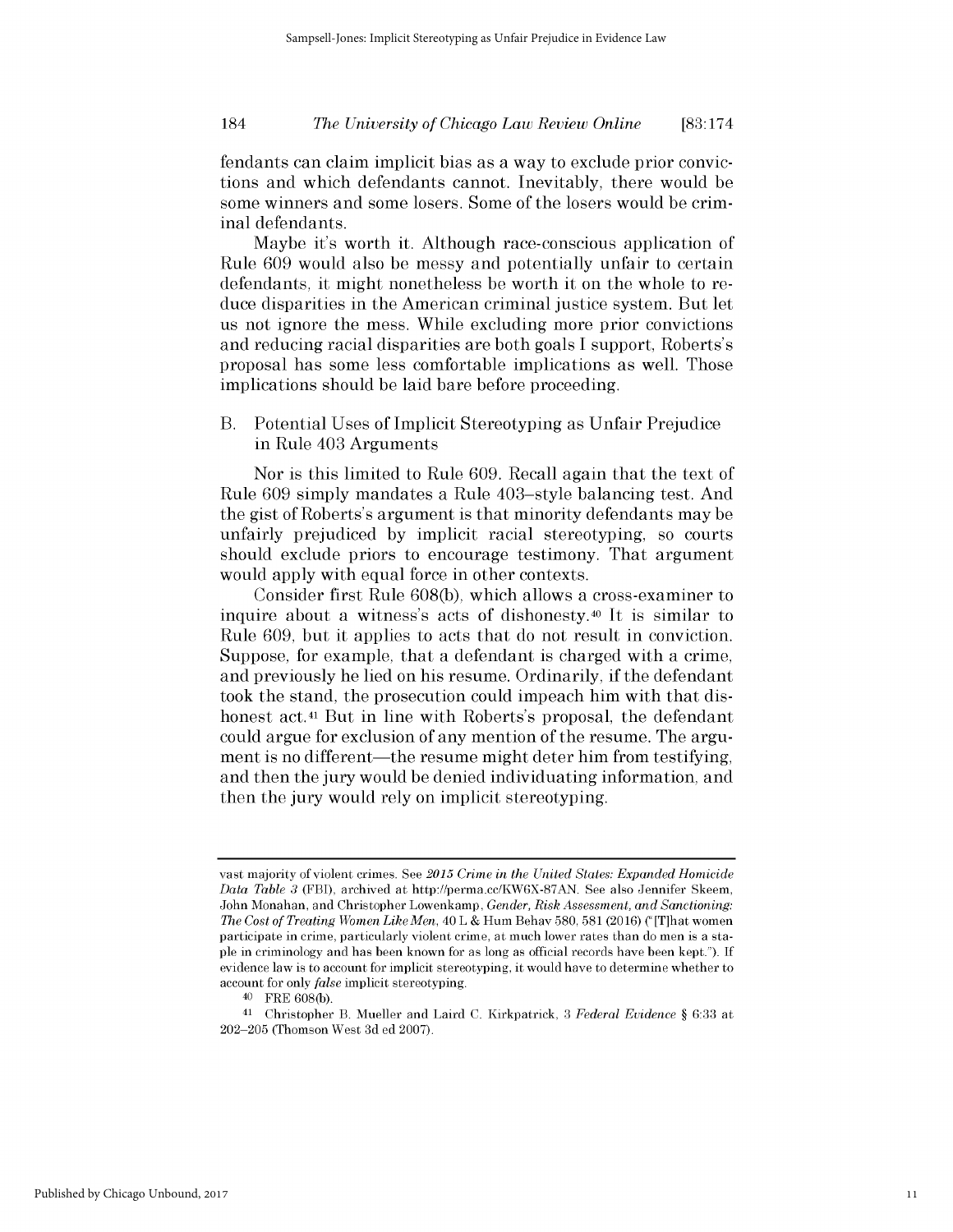That argument might not sound very persuasive, but that **is** only because the evidence of the falsified resume does not seem so powerful that it would actually deter him from testifying. The form of the argument—and the use of implicit stereotyping as a kind of unfair prejudice-is the same as in Roberts's Rule **609** argument. And the same argument could be made for Rule 608(a) evidence, or for that matter any other type of impeachment evidence. "Don't let the prosecution impeach me," defendants might say, "because that will discourage me from testifying, and the jury will convict me on bias alone."

In fact, the same argument could be made against any evidence simply **by** characterizing implicit stereotyping as unfair prejudice under Rule 403 itself. Imagine a defendant making this argument:

Your honor, **I** would like to take the stand and testify. **My** testimony would give the jury a fuller version of events, and it would provide the jury with individuating information. But **<sup>I</sup>**do not want to face cross-examination **by** the prosecution, and in fact, **if** you allow cross-examination, **I** will not testify. Lacking my testimony, jurors will rely on their implicit racial stereotypes, which will unfairly prejudice me. Therefore, **I** request that you exclude all cross-examination under Rule 403.

That argument should sound absurd.42 And yet how is it different from the implicit stereotyping argument made under Rule **609** to exclude convictions?

The difference, as **I** see it, has nothing to do with implicit racial stereotyping. The racial bias portion of the argument is the same in both the Rule **609** prior conviction context as it is in the Rule 403 cross-examination context above. The difference, rather, is in the nature of the contested evidence itself.

Cross-examination is strongly truth enhancing, and so it would be silly and wrong to exclude it based on an argument regarding implicit bias as unfair prejudice. Prior convictions admitted under Rule **609,** however, are not at all strongly truth enhancing, so it sounds plausible to exclude them based on an argument regarding implicit bias as unfair prejudice. What this exercise suggests is that implicit bias is not actually doing any of the real work. Bad evidence should be excluded, good evidence should be admitted, and prior convictions admitted under Rule **609** are

**<sup>42</sup>***See Mitchell u United States,* **526 US** 314, 321-24 **(1999) ("A** witness may not pick and choose what aspects of a particular subject to discuss without casting doubt on the trustworthiness of the statements and diminishing the integrity of the factual inquiry.").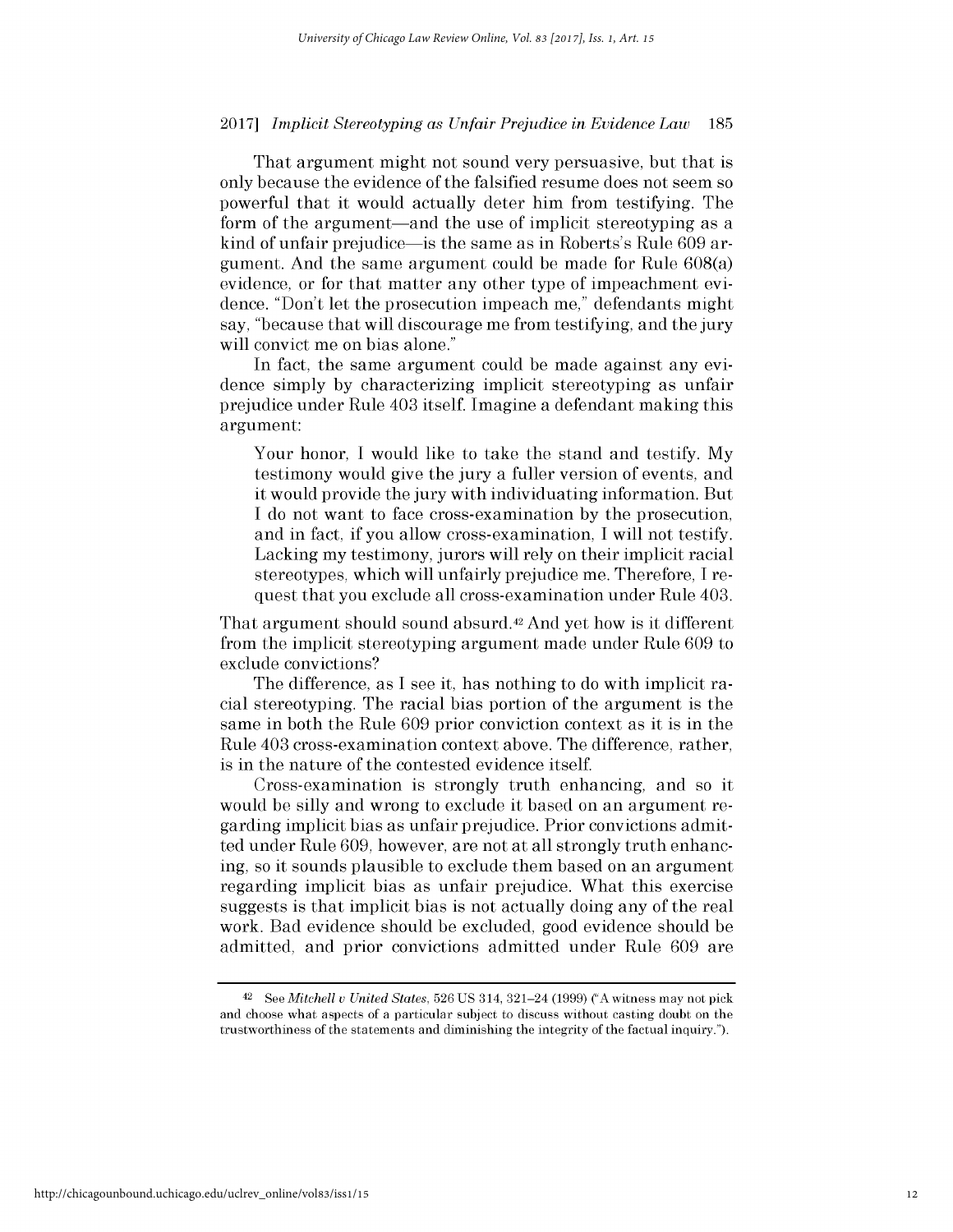## *The University of Chicago Law Review Online* **186 [83:174**

bad-and they are bad in ways that have nothing to do with **im**plicit stereotyping. They are bad for a much more old-fashioned reason: juries use them improperly as evidence of general criminal propensity rather than as evidence of dishonesty.

Rule **609** is dumb, for all races, because it is based on a legal fiction. While implicit racial biases undoubtedly affect the accuracy of the fact-finding process, in the Rule **609** context, they may be epiphenomenal to the real problem.

**C.** Individuation as an Argument for Admitting **All** Character Evidence

This brings us at last to the deepest question: What does the possibility of implicit stereotyping mean for the character evidence itself?

Roberts argues that, to combat stereotypes, juries should be given more individuating information.43 Individuating information includes "details about an individual's acts, for example, or personality."44 But character evidence is itself individuating. Telling a jury about a defendant's prior criminal history is telling the jury about that individual's acts and personality-it is telling the jury information about that individual's history and character.45

Roberts's proposal is based on an implicit trade-off: juries will get more individuating information (a defendant's testimony) **if** courts exclude some individuating information (a defendant's history). She suggests that more restrictive Rule **609** applications will maximize the overall pool of individuating information available to juries. As an empirical matter, it is hard to know whether that is true. After all, as discussed above, many defendants testify even **if** their priors are admitted, and many defendants decline to testify for reasons having nothing to do with impeachment **by** priors. The net effect of the trade-off isn't clear.

But there is an even simpler solution to maximize individuation: *admit all defendants'prior crimes regardless of whether they testify or not.* Repeal Rule 404 altogether, in other words. That way, jurors would hear a fuller story about the individual defendant's acts, personality, history, and character. And that way,

<sup>43</sup> Roberts, **83 U** Chi L Rev at **874-75** (cited in note **3).**

<sup>44</sup> **Id.**

<sup>45</sup> Evidence of a defendant's prior crimes is undeniably *relevant* for this purpose. **See** *Old Chief u United States,* **519 US 172, 181 (1997),** quoting *Michelson v United States,* **335 US** 469, **475-76** (1948) ("The inquiry [into past crimes] is not rejected because character is irrelevant; on the contrary, **it** is said to weigh too much with the jury.").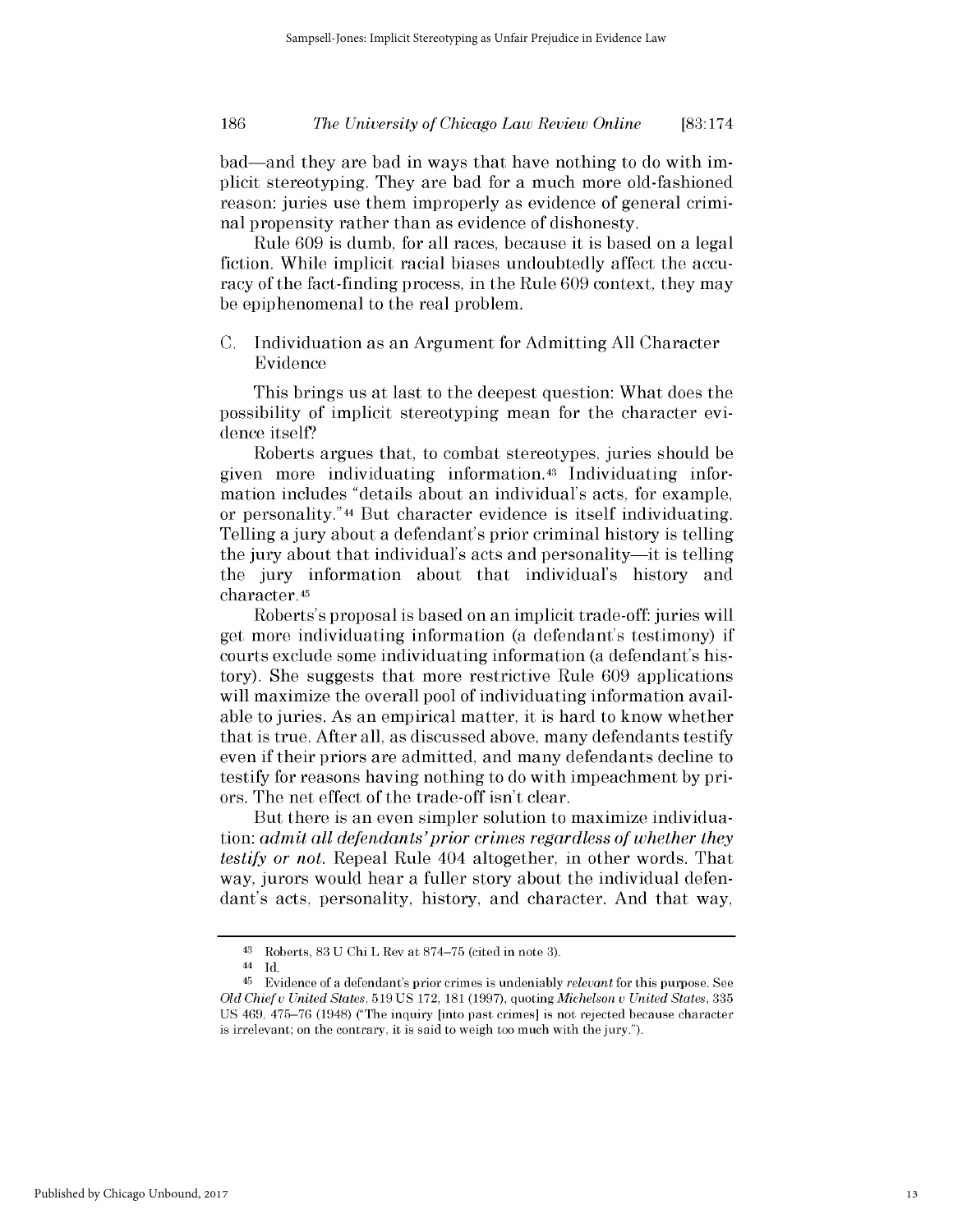prior crimes would not function as any disincentive to a defendant's testimony. Because a defendant would know that his priors are coming in regardless, he could make the decision to testify or not based solely on other factors. It's a win-win, at least as far as individuation is concerned.

This would presumably lead to at least a somewhat higher conviction rate overall.46 That may be a feature rather than a bug. Law professors and law schools tend to focus on wrongful convictions.47 In the actual criminal justice system, however, actual legal actors-judges, juries, prosecutors, people who write the Federal Rules of Evidence—must consider not just wrongful convictions but also wrongful acquittals. The goal is accuracy overall, not just helping defendants. Increasing individuation **by** admitting all priors might increase overall accuracy.

Moreover, there is substantial empirical evidence that admitting all prior crimes could even help minority defendants. In an astounding and counterintuitive recent article, Professors Amanda Agan and Sonja Starr demonstrate that "ban the box" laws, which are intended in part to decrease racial discrimination in employment, actually *increase* discrimination.48 The reason **is** that when employers are forbidden from asking about an individual's prior criminal history, they simply **fill** in the information gap with stereotypes. They may assume that minority applicants have criminal convictions and that white applicants do not.<sup>49</sup> This hurts those minority applicants without convictions and increases hiring disparities overall. **By** withholding the individuating information of prior criminal records, "ban the box" laws thus aggravate racial disparities.

Rule 404 is the equivalent of "ban the box" in criminal trials. Rule 404 forbids either party from telling the jury, "This defendant has an extensive criminal history," or, "This defendant has

**<sup>46</sup>**See Greene and Dodge, **19** Law **&** Hum Behav at **76** (cited in note 14). But see Larry Laudan and Ronald **J.** Allen, *The Devastating Impact of Prior Crimes Evidence and Other Myths of the Criminal Justice Process, 101* **J** Crim L **&** Crimin 493, **506-07** (2011) (finding that "conviction rates for non-testifying defendants with unknown priors and for those with known priors are virtually indistinguishable").

<sup>&</sup>lt;sup>47</sup> You have heard of law school classes and clinics called "convicting the innocent," but have you ever heard of a class on acquitting the guilty?

**<sup>48</sup>**Amanda Agan and Sonja Starr, *Ban the Box, Criminal Records, and Statistical Discrimination: A Field Experiment* \*33-34 (University of Michigan Law and Economics Research Paper No 16-012, June 14, 2016), archived at http://perma.cc/2RZA-47X6.

<sup>49</sup>**Id** at \*34.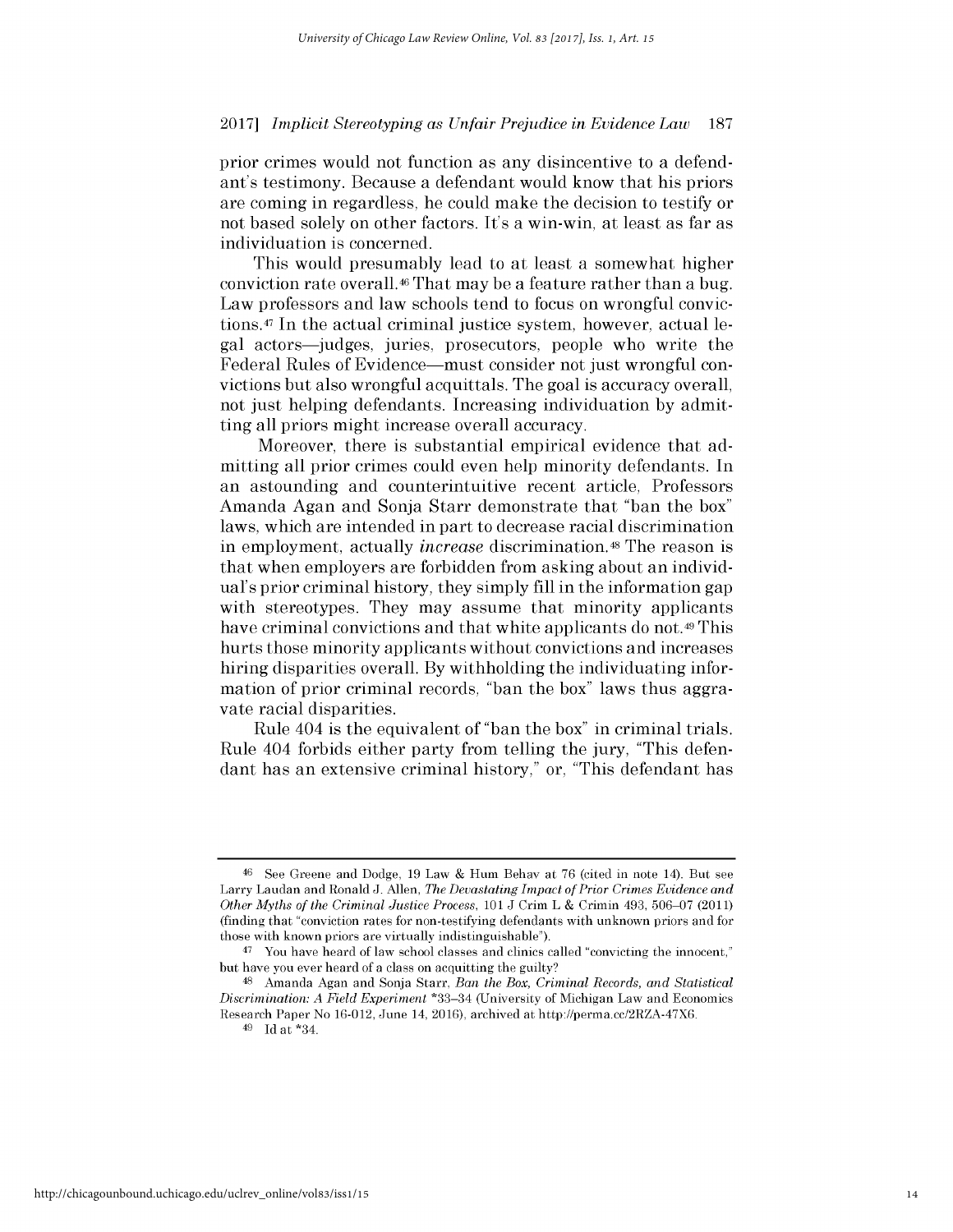## *The University of Chicago Law Review Online* **188 [83:174**

no criminal history."50 When jurors are forbidden from hearing about an individual's criminal history, they may simply **fill** in the information gap with stereotypes. <sup>51</sup>They may assume that minority defendants have criminal histories and that white defendants do not. The character evidence rule itself may thus exacerbate racial disparities in the criminal justice system. Repealing Rule 404 could help to convict more guilty white defendants and also help to acquit more innocent minority defendants. Again, from the perspective of individuation and accuracy, it's a win-win.

Roberts proposes excluding more prior convictions under Rule **609.** But her arguments, **if** carried through a bit further, may actually support admitting all convictions and repealing the character evidence rule itself.

### **CONCLUSION**

Rule **609** does not exist in isolation. It is in fact part of an elaborate system of rules built on a compromise. The rules say that a defendant's prior convictions are generally not admissible but also that they are sometimes admissible. That system seeks to achieve a roughly fair balance in the trade-off between a criminal defendant's rights and the state's interest in conviction. It seeks to avoid both false convictions and false acquittals.

Professor Roberts seeks to alter the balance a bit, in defendants' favor, **by** excluding more priors. But her arguments about racial stereotyping and the need for individuation are not easily cabined. In fact, there is nothing that ties her arguments essentially to Rule **609** or the *Luck-Gordon* test. The implications are far broader. The same arguments could be turned around and used for greater admission of priors in some cases, and for that matter, they could be used for repealing the character evidence rule altogether.

**I** suspect that **if** the goal is simply to reduce racial stereotyping in the criminal trials, there may be other reforms that are better suited to the task, such as abolishing peremptories in jury selection.52 Alternatively, **if** Rule **609** itself is truly misguided-

**<sup>50</sup>**Defendants may introduce some evidence of their own good character under Rule  $404(a)(2)(A)$ , but under Rule  $405$ , such evidence is limited to opinion and reputation evidence.

**<sup>51</sup>See** Laudan and Allen, **101 J** Crim L **&** Crimin at **508** (cited in note 46) ("One possible solution to the conundrum is that jurors, even if never informed of the existence of prior convictions, can fairly readily deduce that information for themselves.").

**<sup>52</sup>**See *Batson u Kentucky,* 476 **US 79, 102-03 (1986)** (Marshall concurring). **See** also generally John Paul Stevens, *Foreword,* **78** Chi Kent L Rev **907 (2003)** (noting that peremptory challenges may do more harm than good for the American legal system).